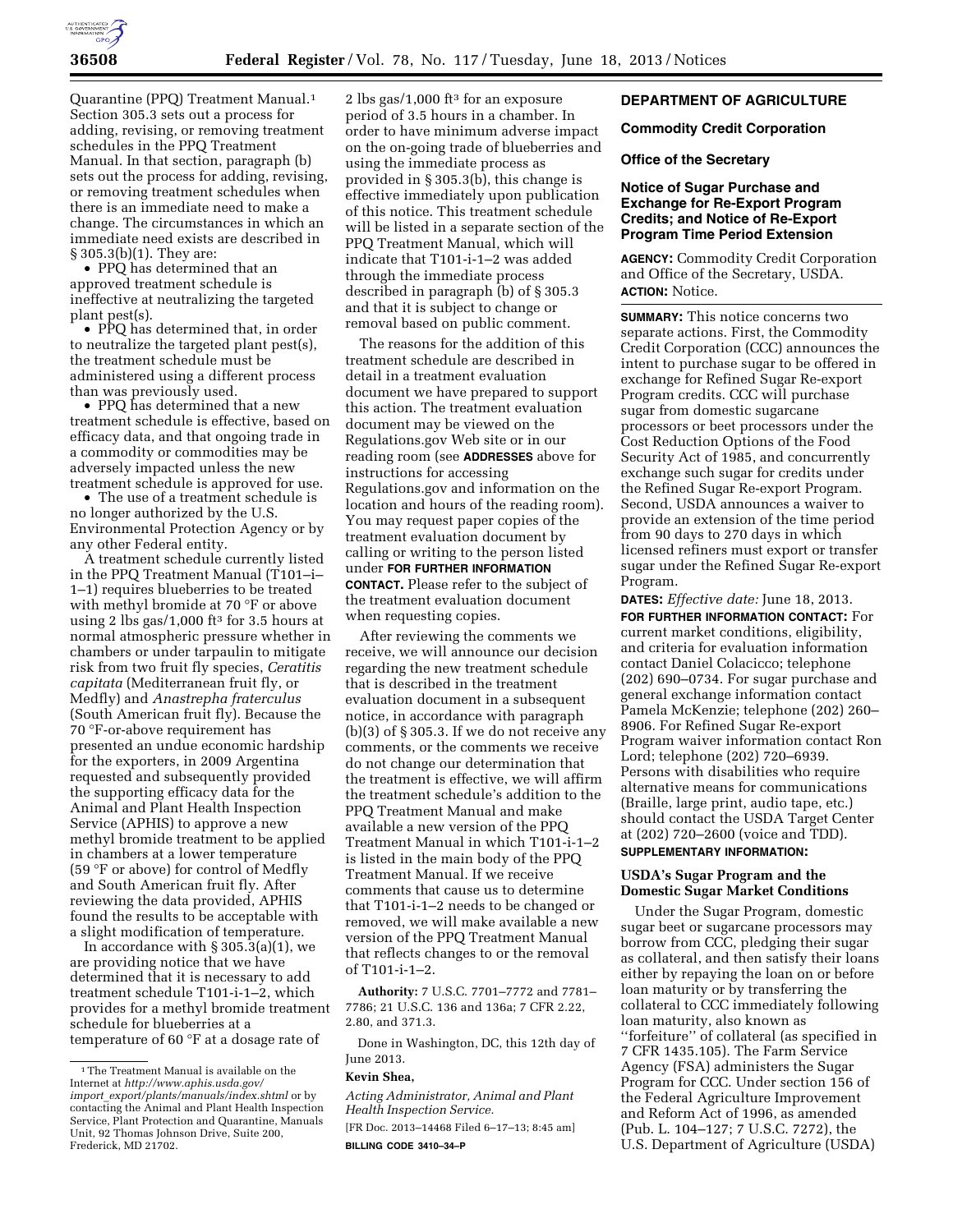is required to operate the Sugar Program, to the maximum extent practicable, at no cost to the Federal government by avoiding forfeitures of sugar loan collateral to CCC. Due to current market conditions, if no actions are taken by CCC, the cost to CCC of acquiring sugar by forfeiture later this year is projected to range from \$110 million to \$320 million.

The Louisiana cane sugar and the U.S. beet sugar crops are setting production records for fiscal year (FY) 2013. The U.S. FY 2013 ending stocks-to-use ratio for sugar was projected at 18.5 percent in the May 2013 USDA World Agricultural Supply and Demand Estimates (WASDE) report, well above its historic average. In the past, an ending stocks-to-use ratio at or above 18 percent has been strongly correlated with low U.S. sugar prices, and with forfeiture of sugar loan collateral to CCC. Record FY 2013 sugar production has caused domestic sugar prices to fall below the support level established by USDA's Sugar Program.

### **Refined Sugar Re-Export Program**

The Refined Sugar Re-export Program (7 CFR part 1530) permits licensed refiners to import low duty or duty-free raw cane sugar outside of World Trade Organization or bilateral trade agreement tariff-rate quota limits and requires the licensee to offset the quantity imported by exporting refined sugar, or transferring refined sugar to licensed sugar-containing product (for export) or polyhydric alcohol manufacturers. A participating refiner must maintain a license balance within certain limits. Sugar exported or transferred is subtracted from the license balance, resulting in a license ''credit;'' sugar imported is added to the balance, resulting in a license ''debit.'' The maximum amount of permitted net debits—that is, the maximum positive license balance—is 50,000 metric tons (MT) raw value. Refiners are not required to have a negative license balance to offer or to exchange credits for sugar offered by CCC. However, refiners will only be permitted to exchange an amount of credits that maintains their license balance at the maximum amount of permitted net debits, 50,000 MT raw value.

# **CCC Sugar Purchase and Exchange**

To reduce the cost of the Sugar Program to the Federal government, prior to the maturity of loans to sugar processors, CCC intends to purchase sugar from the U.S. domestic market and conduct voluntary exchanges of the purchased sugar in return for credits from Refined Sugar Re-export Program

licensees under the Refined Sugar Reexport Program. These exchanges are expected to remove sugar from the market at a lower cost to the Federal government than the cost of acquiring sugar through loan collateral forfeiture.

CCC will invite domestic sugarcane and sugar beet processors to offer sugar to CCC, as authorized by the Cost Reduction Options of the Food Security Act of 1985, as amended (7 U.S.C. 1308a(c)), which permits CCC to purchase sugar provided that the price paid is below the comparable regional or State costs of later acquiring the sugar through loan forfeiture under the Sugar Program. The purchase invitation will describe the information needed from sugar sellers, such as sugar type, amount, storage location, and CCC warehouse code. The purchase invitation will also specify additional details, such as the opening and closing dates for offers and other terms of CCC's sugar purchase. CCC will then post a catalog listing the available sugar quantities. The purchase invitation and catalog will be placed on the FSA Commodity Operations Web site at *[http://www.fsa.usda.gov/FSA/](http://www.fsa.usda.gov/FSA/webapp?area=home&subject=coop&topic=landing) [webapp?area=home&subject=coop&](http://www.fsa.usda.gov/FSA/webapp?area=home&subject=coop&topic=landing) [topic=landing.](http://www.fsa.usda.gov/FSA/webapp?area=home&subject=coop&topic=landing)* In order to allow for timely market pricing, CCC will permit sugarcane and sugar beet processors to provide price offers to the catalog to coincide with the timing of the exchange announcement's closing bid date.

Subsequently, approximately 10 calendar days later an exchange announcement will be made in which CCC will offer available sugar to Refined Sugar Re-export Program licensees in exchange for credits. The exchange announcement will specify a minimum bid ratio of credits per MT of CCC sugar. The exchange announcement is available on the FSA Commodity Operations Web site at *[http://](http://www.fsa.usda.gov/FSA/webapp?area=home&subject=coop&topic=landing) [www.fsa.usda.gov/FSA/](http://www.fsa.usda.gov/FSA/webapp?area=home&subject=coop&topic=landing)  [webapp?area=home&](http://www.fsa.usda.gov/FSA/webapp?area=home&subject=coop&topic=landing) [subject=coop&topic=landing.](http://www.fsa.usda.gov/FSA/webapp?area=home&subject=coop&topic=landing)* 

#### **Eligibility**

To be eligible to sell sugar to CCC for the exchange, the processor must have sugar under the CCC Sugar Loan Program. The quantity of sugar offered by a processor cannot exceed the sugar processor's outstanding loan quantity as of the offer due date.

To be eligible for the exchange, licensed refiners must present an updated license balance to USDA as verification that the proposed sugar exchange would not cause the refiner to have a positive license balance in excess of 50,000 MT.

# **Criteria for Evaluation of Tenders (Offers and Exchange Bids)**

CCC will combine the sugar offers and exchange bids that achieve the greatest cost reduction relative to the costs of later acquiring the sugar through forfeiture. The specific formula that CCC will use to evaluate and accept offer and bid combinations will be specified in the purchase and exchange invitations.

### **Refined Sugar Re-Export Program Time Period Extension**

In order to allow licensed refiners sufficient time to participate in the credit exchange described above, employing the good cause discretionary waiver authority specified in the Refined Sugar Re-export Program regulation in 7 CFR 1530.113, the time period in which licensed refiners must export or transfer an equivalent amount of refined sugar, after entering a quantity of raw cane sugar under the Refined Sugar Re-export Program, if such entry results in a positive balance to their license, is extended as described below. A positive balance exists when cumulative imports exceed cumulative exports and transfers.

As specified in 7 CFR 1530.105, licensed refiners under the Refined Sugar Re-export Program normally have 90 days after entering a quantity of raw cane sugar under the Refined Sugar Reexport Program to export or transfer an equivalent amount of refined sugar, if the entry results in a positive balance to their license. For any raw sugar entered into U.S. customs territory on a license between the effective date of this notice and September 30, 2013, which results in a positive balance to the license, a licensed refiner will now have 270 days to export or transfer an equivalent amount of sugar. For any sugar entered into U.S. customs territory on a license between October 1, 2013, and March 31, 2014, the deadline to export or transfer an equivalent amount of sugar will now be June 29, 2014. Beginning on April 1, 2014, the 90-day limit specified in the regulation in 7 CFR 1530.105 will apply, and licensed refiners will again have 90 days after any entry that results in a positive license balance to export or transfer an equivalent amount of sugar.

This temporary extension of the time period from 90 days to 270 days will facilitate participation in exchanges for CCC sugar by providing licensed refiners whose accumulated imports may exceed accumulated exports with additional time to export or transfer an equivalent amount of sugar and therefore increase participation in the exchange by licensed refiners.